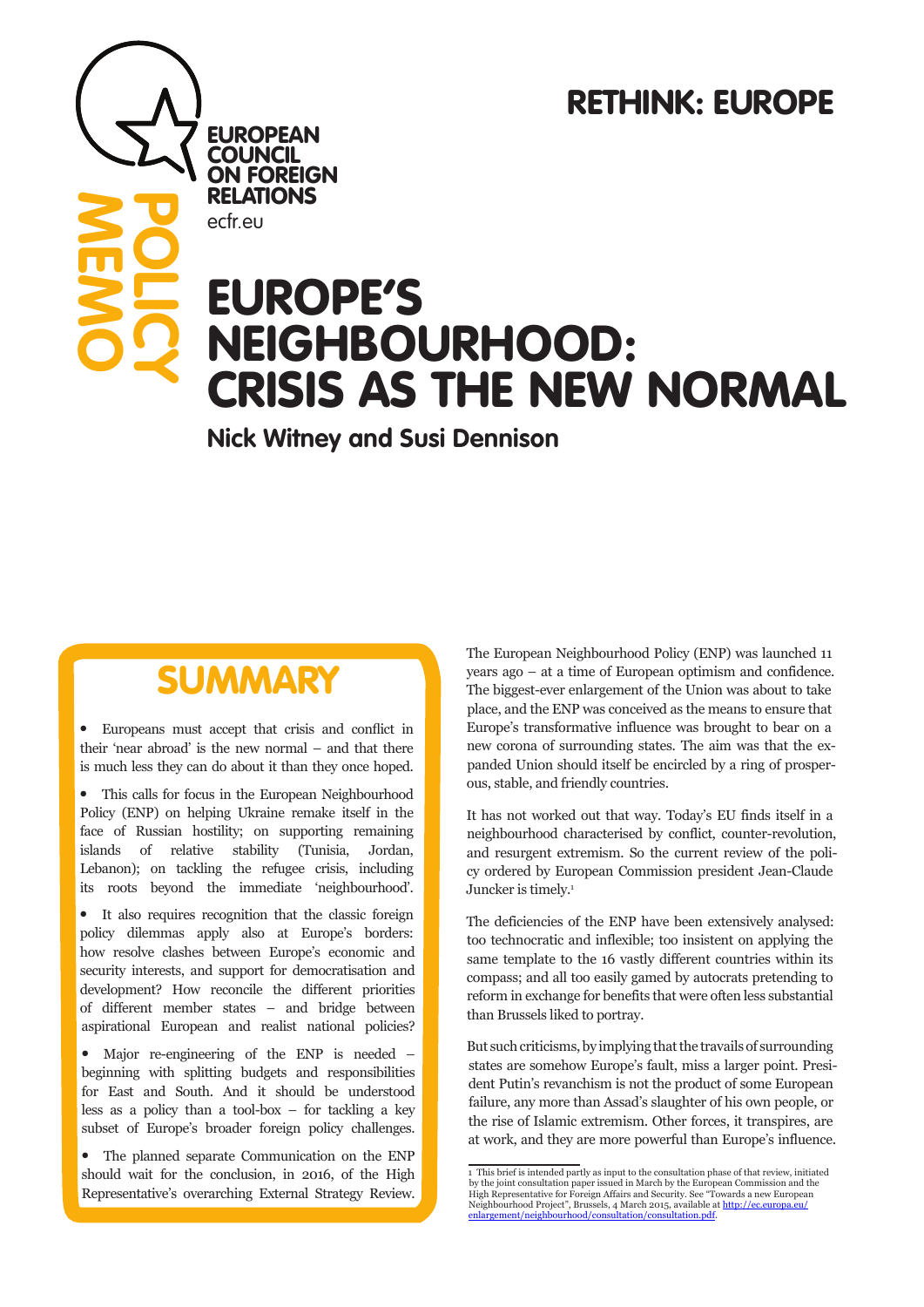The neighbourhood may be Europe's geographical "backyard" – but the EU neither owns it nor controls it.

So the problem is not just a matter of inadequate implementation of the ENP – it goes to the policy itself, to its relevance in today's dramatically changed circumstances and its adequacy as the exclusive, or even the main, vehicle for Europeans' efforts to deal with the crises that surround them. An effective ENP review needs to revisit the fundamental questions of what we can and should now be trying to achieve with the countries of our "near abroad" – and to find a response more radical than "more of the same, but done better".

Four fundamental issues in particular will need to be addressed before Europeans can achieve more effective shared approaches to the countries that surround them:

– The dramatic economic and political changes of the past decade: our neighbourhood is no longer what it was, just as we are no longer who we once were;

– The extent of the confusion that has naturally followed about what we want to achieve, and how to do it;

– The reality that today's crises and conflicts in our neighbourhood are not some temporary aberration, but the "new normal"; and

– ENP failure as the prime example of European foreign policy's besetting sin: the predisposition of EU member states to agree one policy collectively in Brussels, while doing something quite different on a national basis.

This brief analyses these issues, and ends with some specific policy proposals.

# A different Europe, and a different neigh- bourhood

Despite careful partnership language, the ENP was basically conceived as a "civilising mission" – Europa surrounded by a ring of admiring pupils, learning how to be democratic and prosperous, and gradually earning all the benefits, if not necessarily the institutional status, of family membership.

Europa is no longer in that mood. She feels poor, insecure, and intolerant. She does not want the pupils frequenting the family home. In any case, she now doubts their willingness to learn.

And the pupils themselves have lost commitment. The anticipated benefits have failed to materialise. Europa has lost authority and allure. And, critically, the unspoken assumption that Europe must naturally be the partner of choice for its neighbours – that the strongest geopolitical influence working on them is Europe's gravitational field – has been exploded. East and South, new forces are at work.

*East*. Since 1989, the key Eastern question has been: how far would Moscow allow Western liberal democracy to penetrate the old Soviet empire? Pre-Putin, it was reasonable to hope "all the way, including into Russia itself" – and to work to bring that about. While the limits of Russian tolerance were unclear, it was

natural for Europe to press to test. We now know where those limits are. As Putin said in his Crimea annexation speech: "If you compress the spring all the way to its limit, it will snap back hard."<sup>2</sup> Of course, Europeans cannot formally accept this reassertion of Russia's sphere of influence. But equally they should recognise that it, like Putin and like effective Russian control of the Donbas, is the reality with which they will have to deal for the foreseeable future. Only if the West were ultimately prepared to match Putin's force with force would it be sensible to frame policy on any other basis. But that die was cast back in 2008, when NATO decided, at the Bucharest summit, against offering Ukraine and Georgia a path to membership.

The other big change to the East has been the retreat of Turkey's EU membership prospects. Again, European policy needs to distinguish between long-term aspirations and positions of principle, and near-term reality. It is certainly conceivable that a Cyprus settlement, a reversal of Turkey's increasingly authoritarian course (the recent elections give hope on this), and a recovery of European economies and morale could in due course put Turkish accession back on the practical agenda. For the foreseeable future, however, "candidate Turkey" is not of major relevance, either to Turkey or to the EU. By contrast, Turkey as a rising power, occupying one of the most geostrategically important locations on the planet, undoubtedly is – a fact that the present division in the EU's cosmology between "candidate countries" and "ENP countries" causes Europe literally to overlook. President Erdogan offered a sharp reminder of this, receiving Putin for a state visit and energy talks in December 2014, just as Russia was beginning to feel the bite of EU sanctions.

Both of these evolutions have implications for the Eastern Partnership. "Europe" has no precise geographical definition: but a glance at the map confirms that the southern Caucasus states got into the ENP as neighbours of Turkey not the EU – that is to say, in anticipation of an expansion of the EU that has not in the event happened, nor is likely to in the near future. Of course, Azerbaijan and Georgia are of energy interest to Europe – and Georgia's efforts to Westernise deserve sympathy, even if we are prepared neither to fight for her nor to provide significant economic or financial help. (In these circumstances, we should be especially careful not to raise false and potentially dangerous Georgian hopes.) With Armenia and Belarus in their different ways intractable, this leaves Ukraine and Moldova as the countries that matter now to the East.

They matter because, despite the recent Brussels spats over whether to mention "membership perspectives", no one can dispute that they are "European states" within the meaning of Article 49 of the Lisbon Treaty, i.e. potential EU members – and because, despite being both reluctant and ill-prepared, the EU finds itself in a head-on confrontation with Russia over Ukraine's future.

There seem to be good grounds for thinking that Putin does not want to take over Ukraine; rather, he aspires to use the Donbas to control a weak, unreformed regime in Kyiv. To some in Europe, such an outcome may have its attractions. It would spare Europeans the need to provide serious money

 $\overline{2}$ 

www.ecfr.eu

<sup>2 &</sup>quot;Address by President of Russian Federation", the Kremlin, Moscow, 18 March 2014, available at <u>http://en.kremlin.ru/events/president/news/20603</u> (hereafter, "Address by President", 18 March 2014).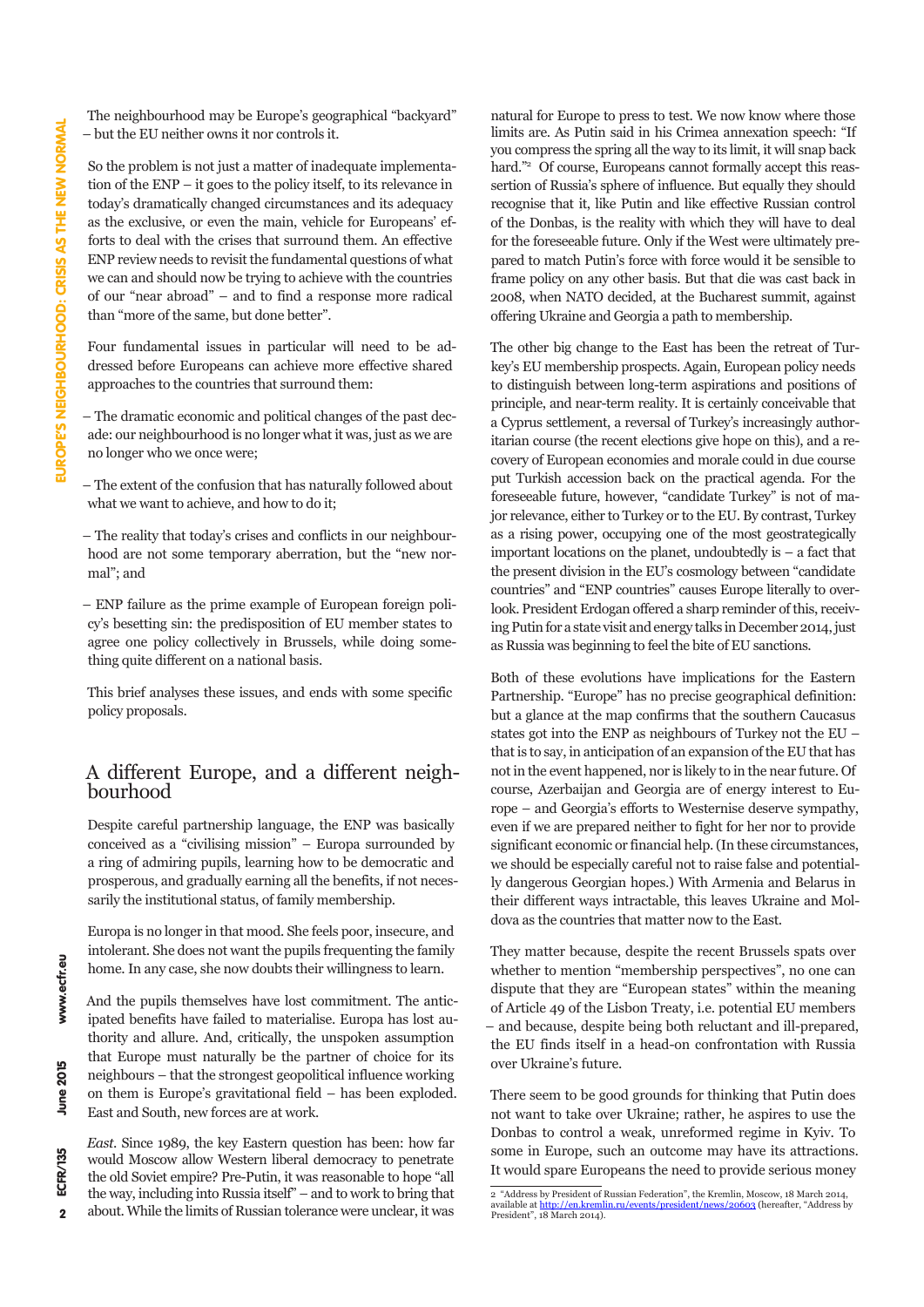# WHERE THE MONEY GOES: 2014 ENI COMMITMENTS

ENI (European Neighbourhood Instrument) 2014-2020 Commitment in € million (rounded figures)

| <b>Part 1 - Mediterranean countries</b>             |       |         |  |  |
|-----------------------------------------------------|-------|---------|--|--|
| Algeria                                             | 26.3  |         |  |  |
| Egypt                                               | 115.0 |         |  |  |
| <b>Israel</b>                                       |       |         |  |  |
| Jordan                                              | 174.5 |         |  |  |
| Lebanon                                             | 146.1 |         |  |  |
| Libya                                               | 8.0   |         |  |  |
| Morocco                                             | 218.0 |         |  |  |
| Palestine                                           | 309.5 |         |  |  |
| Syria                                               | 61.3  |         |  |  |
| Tunisia                                             | 169.0 |         |  |  |
| Subtotal bilateral programmes<br>Regional and other |       | 1,227.7 |  |  |
| multi-country programmes                            | 229.1 |         |  |  |
| <b>TOTAL Mediterranean countries 1,456.8</b>        |       |         |  |  |

### Part 2 - Eastern Partnership

|                                     | <b>TOTAL Eastern partnership</b> | 730.4 |  |  |
|-------------------------------------|----------------------------------|-------|--|--|
| multi-country programmes:<br>152.4  |                                  |       |  |  |
| Regional and other                  |                                  |       |  |  |
| Subtotal bilateral programmes 578.0 |                                  |       |  |  |
| Ukraine*                            | 242.0                            |       |  |  |
|                                     |                                  |       |  |  |
| Moldova                             | 131.0                            |       |  |  |
| Georgia                             | 131.0                            |       |  |  |
| <b>Belarus</b>                      | 19.0                             |       |  |  |
| Azerbaijan                          | 21.0                             |       |  |  |
| Armenia                             | 34.0                             |       |  |  |

#### Part 3 - Cross-border cooperation Part 4 - Mediterranean countries

ENI contribution 6.9 ENI contribution 102.9

# GRAND TOTAL ENI 2,297.0

\*An additional €123 million was also committed to Ukraine by "reorientation of 2013 country allocation".

Source: Implementation of the European Neighbourhood Policy – Statistics, Brussels, 25 March 2015, p. 60, available at http://eeas.europa.eu/enp/pdf/2015/enp-statistics-report-2014\_en.pdf.

to Kyiv (something which, as demonstrated at the end-of-April donors' conference, they are reluctant to do). It would make arguments over membership perspectives unnecessary. It might lead back to "business as usual" with Russia. But it would also represent a crushing blow to the EU's values, self-respect, and international reputation. And the impressive start made by the Ukrainian authorities on the (long) road to political and economic reform means that, if Putin prevails, we cannot excuse ourselves by blaming the Ukrainians.

In short, all focus in the "eastern neighbourhood" should be on the one question: "How do we help the new Ukrainian government succeed?"

*South.* The "southern neighbourhood" is a wholly different world – but here, too, the events of recent years have simply transformed the landscape. A key moment was the Arab Spring: for a few heady months, the apparent realisation of everything that the ENP had hoped to achieve to Europe's south – and its subsequent collapse into counter-revolution and bloody conflict. There may be two main lessons to learn.

The first is the relative unimportance of European influence. The crowds in Tahrir Square were not risking their lives in defence of any "European perspective". Having identified "Money, Mobility and Markets" as the best means to support the hoped-for democratic transitions, Europeans declined to provide any of these on a scale which made any difference. And,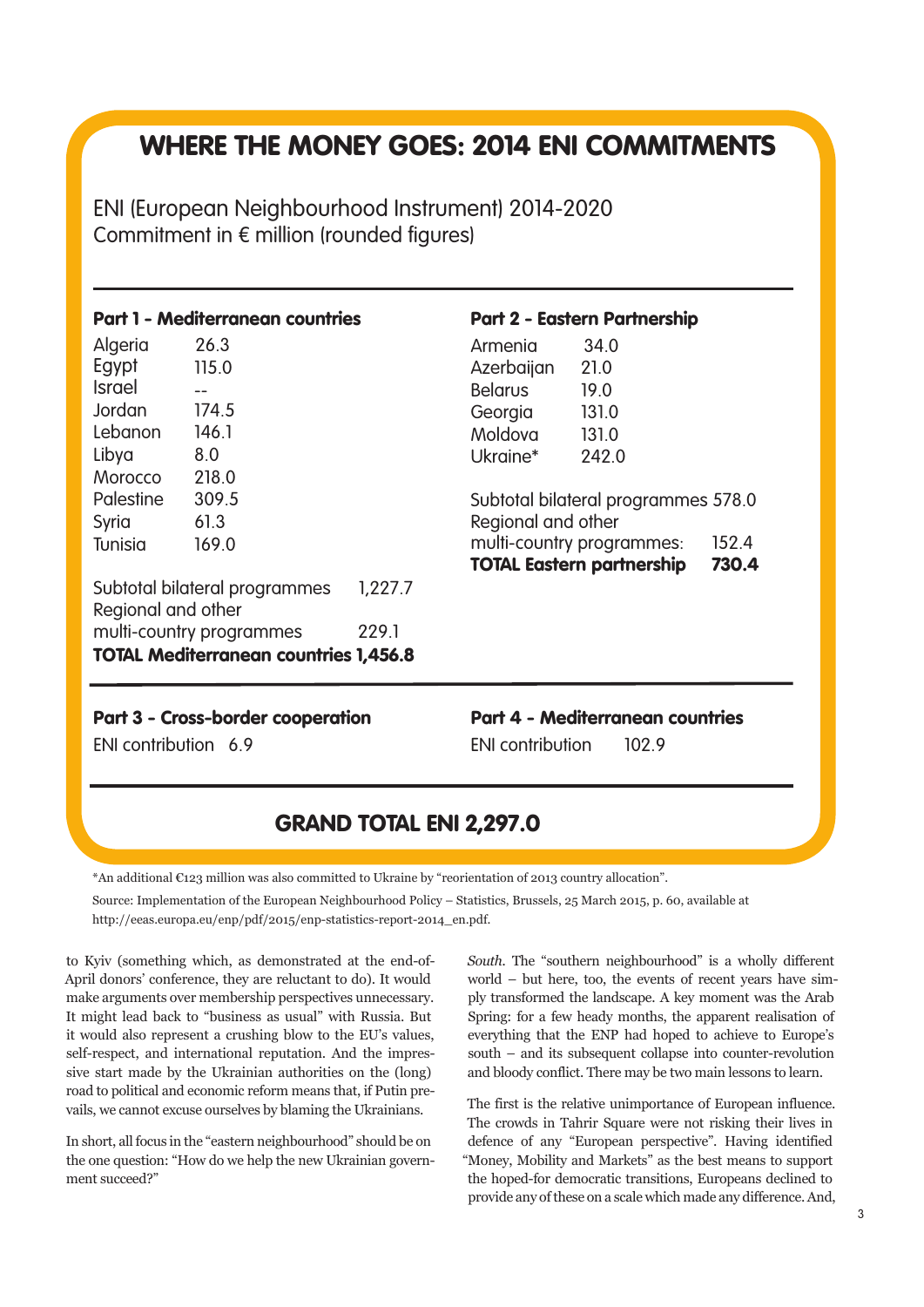once the gloves came off and conflicts erupted across the region, it transpired that Europeans (the intervention in Libya excepted) were essentially spectators, while the real actors revealed themselves as the regional powers (the Saudis and their Gulf allies; Turkey; and Iran), as well as a range of religious extremists and sectarian leaders.

The second lesson has been the unexpected nature of the impact on Europe. Europeans have tended to rationalise their preoccupation with the Middle East as natural in view of the region's importance as a source of energy. Yet, thanks both to the resilience of local supply and the fracking revolution in the US, turmoil in the Middle East has not prevented energy prices from plunging. What turns out really to have an impact on Europe, however, is the migration and refugee crisis. And this is only partly a product of conflict in the ten ENP member states from Syria to the Maghreb. Conflict, poverty, and population pressure in places as far away as Somalia and Eritrea are fuelling the flow – and look set to continue to do so for years ahead, as the last great round of global population growth takes place in Africa.

More predictably, the troubles of the southern neighbourhood have increased the terrorist threat within Europe. Getting a handle on this is difficult – politicians and security agencies inevitably exaggerate it, and we should arguably be more philosophical about the outrages that do from time to time occur3 – but there can be no disputing the political salience of the issue. Or that, as with migration, it is no use treating the phenomenon as though it were confined to the shores of the Mediterranean, and not integrally linked to instability in the wider region.

In contrast, then, to the eastern neighbourhood, which now seems too wide in geographical scope, the southern neighbourhood, confined to the Mediterranean littoral, looks too narrow. Even so, an absence of coherent prioritisation ensures that European resources are spread so thinly that they have little impact in any of the recipient countries. The table on page three shows the money committed in 2014 from the European Neighbourhood Instrument (ENI), the spine of the ENP. Among the many questions this table raises is why there is no clearer priority for Tunisia – the sole survivor of the Arab Spring and, indeed, perhaps the only country among the ENP 16 which the EU might claim as a success for its policy. As the recent attack on the Bardo National Museum in Tunis showed, the lonely path which Tunisia has chosen as a genuine democratic reformer in North Africa means it does need support, exposed as it is to violent pressure from Islamist terrorist networks whose narrative of the incompatibility of Islam and "Western" democracy is disturbed by what Tunisia is trying to do.

### Conceptual confusion

The turmoil in the neighbourhood and the collapse in European confidence have, not surprisingly, left Europeans confused and conflicted about what they are trying to achieve. The ring of stable, prosperous, democratic states remains the EU's ultimate goal, enshrined in the Lisbon Treaty. But how, specifically, do we aim to bring it about?

The thrust of the ENP has been essentially transformative – to make the neighbours progressively more like us. A key element of this has been to try to transform their economies (with Deep and Comprehensive Free Trade Agreements – DCFTAs – a principal, if often ill-suited, instrument): to provide jobs for youthful populations and markets for our exports, but also in the belief that prosperity conduces to individual empowerment and a growing middle class, which themselves conduce to more inclusive, democratic political systems.

However, the automatic link between development and democratisation now seems less certain, at any rate in the near term. It is not evidently operating in Azerbaijan, or even in Morocco – or, for that matter, in China. Rising prosperity can, it seems, bolster autocrats as well as challenge them. So it is at least worth debating whether continuing with aid to Egypt despite the military coup is the best way to encourage the sort of Egypt we want to see  $-$  assuming we even have a shared view of what that is.

For there are also hard questions to be answered about just how deep our commitment to democratisation really is. Sometimes it can seem little more than a rhetorical flourish, as with the claim in the Riga Declaration of the recent Eastern Partnership summit that participants, including the autocrats of Belarus, Azerbaijan, and Armenia, "recommit themselves to strengthen democracy, rule of law, human rights and fundamental freedoms".4 And the failure to address the need for trade-offs between different objectives exposes us to the charge of hypocrisy, as when elections in the Arab world have produced Islamist governments with different value sets – at which point our enthusiasm for democracy has conspicuously cooled.

We have been no more consistent in our attitudes to security. Europe embraced (at least rhetorically) the "democratic transitions" of the Arab Spring, not least because we were getting on "the right side of history". We had realised that relying on autocrats for stability and security was not just wrong, but also foolish. Yet we have defaulted back into a reliance on strongmen in the face of fear of the Islamist alternative or the risk of greater chaos, and with pressure from Gulf states and other regional allies – how else to explain the fact of a larger ENP budget for 2014–15 for Sisi's Egypt than for Tunisia?5

Of course, European agendas inevitably conflict (not least because of the different priorities ascribed to different objectives by different member states). What is striking, however, is the failure so far to acknowledge, let alone attempt to reconcile, these conflicts. Speaking at West Point in 2014, President Obama noted: "In countries like Egypt, we acknowledge that our relationship is anchored in security interests – from peace treaties with Israel, to shared efforts against violent extremism. So we have not cut off cooperation with the new government, but we can and will persistently press for reforms that the

 $\Delta$ 

www.ecfr.eu

<sup>3</sup> Acts of terrorism perpetrated by deranged individuals are hardly a new phenomenon – compare, for example, the wave of anarchist bombings across Europe and the US around the turn of the 19th century. It should also be remembered that the so-called Islamic State's ambitions are primarily territorial: global jihad is not its driving preoccupation.

 $\frac{4}{4}$  "Joint Declaration of the Eastern Partnership summit (Riga, 21–22 May)<br>2015)" available at http://www.consilium europa eu/en/meetings/interna 2015)", available at http://www.consilium.eu summit/2015/05/21-22/.

<sup>5</sup> The financial allocations are brackets: 210–257 million euros and 202–246 million euros, respectively.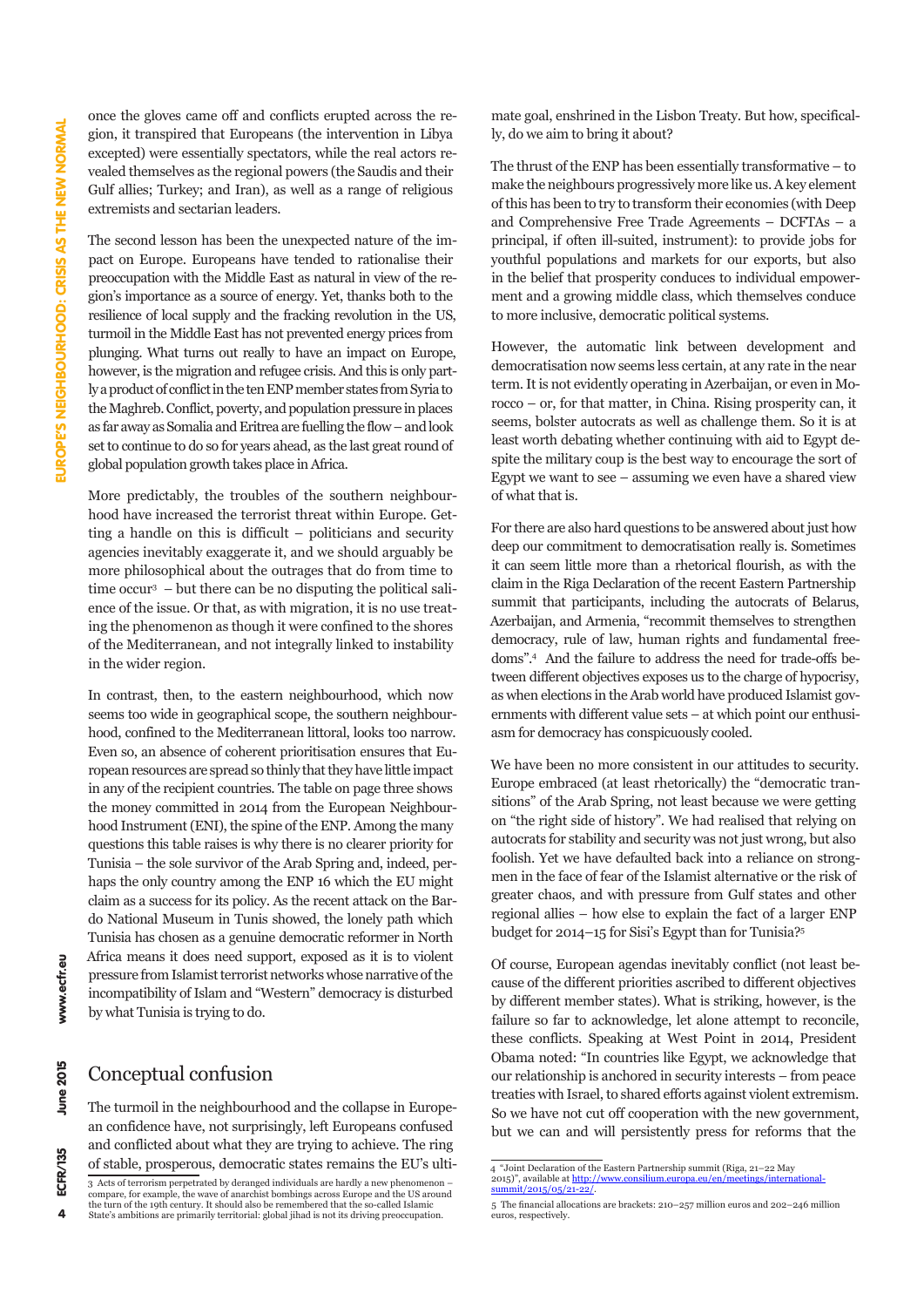Egyptian people have demanded."6 Is that what Europe thinks too? Who knows? And how can Europeans expect to conduct a coherent, let alone successful, policy towards its neighbours unless it is willing to answer fundamental questions of this kind, rather than trying to merge all its actions into a broad narrative about democratic transition?

# Conflict and crisis: the "new normal"

For 50 years, the European integration model delivered steady success: growing prosperity at home, successive enlargements, and increasing EU authority on the global stage. To suppose that similar means would deliver similar mutually-beneficial progress in the "neighbourhood" was natural. At home, we have realised that, with the Great Recession, the smooth upwards escalator ride has come to a jarring halt. We have yet to achieve a similar recognition of rupture, of the end of an era, in thinking about our near abroad.

Thus, despite the short-term unity achieved in confronting Putin over Ukraine, many Europeans have evident difficulty in accepting that a swift return to business as usual with Russia is simply not an option. Our understanding of stability and prosperity as the highest public goods has become so ingrained that we cannot fathom that they could have been trumped in Russia by the appeal of a raw nationalism. It seems so self-evident that Russia's aggressive policies are just not worth the candle, that the country's future depends on a degree of modernisation that only rapprochement with Europe can support, that we cannot credit that Russia will not soon "come round". Vested interests encourage this wishful thinking.

The evidence, of course, is to the contrary – the long Russian record of stoking conflict on its periphery; the decade-long retreat of Russian democracy; Putin's crystal-clear words in his Crimea annexation speech, and his subsequent speech at Valdai7 ; his broader ideological challenge to the whole Western liberal international order, seconded by China and autocrats everywhere; the likelihood that he will remain in power until at least 2024 – and that his successor will come from the same stable.

So, as Carl Bildt has argued<sup>8</sup>, it is vital to grasp that we are in for the long haul over Ukraine. To stumble into the confrontation as we did may have been naïve – but it was perhaps inevitable. When one tectonic plate subsumes another, fault lines appear, followed by earthquakes. In retrospect, Georgia was the pre-shock ahead of the Ukrainian disaster. As the immediate dust settles, we have to come to terms with a new landscape – and to recognise that, like it or not, we are now engaged in a trial of strength that will produce tremors along the fault line, from the Balkans to the Arctic, if not further afield, for the foreseeable future.

A similar need to adjust our most basic preconceptions applies to the south. We may feel that the peoples and rulers of these countries should be driven by the desire for greater prosperity, democracy, and social goods such as education. But elites naturally wish to preserve their power; and even those demanding change are arguably more interested in justice and "dignity" than in Western forms of governance. We should also not underestimate the short-term appeal of stability, given the prospect presented by much of the rest of the region. And, in ways we have largely forgotten about in Europe, nationalism and religion have reasserted themselves as some of the most powerful determinants of human behaviour.

So the paramount importance of regional cooperation in the Maghreb may seem obvious to us: yet Rabat and Algiers evidently each sees greater advantage in keeping their borders closed. Europeans may ache to find some way to resolve the slaughter in Syria or Libya: but the regional actors typically value winning above resolution, and prefer continued fighting to compromise. Lebanon may owe its shaky stability to the realisation, after one of its bouts of civil war, that there can be "no victor, and no vanquished" – but such a message evidently has little appeal in Cairo, where the victorious Sisi continues to pursue the Muslim Brotherhood through kangaroo courts.

So commentators who caution that we may be looking at the start of the Middle East's equivalent of Europe's Thirty Years War may well be right.

It follows, then, that recent crises should not be viewed as unwelcome distractions, to be dealt with before we can get back to the main game of operating our neighbourhood policy. Rather, we must accept that conflict and confrontation on our periphery (with Europe as a reluctant participant in one theatre, and a largely powerless bystander in the other) are the new realities on which our policy must focus.

Much of what is done through the ENP has enduring, all-weather value: for example, support for civil society and people-to-people contacts are reasonable investments in the long-term future. And the ENP's focus on economic development responds to a key reality: that there will be little stability to Europe's south as long as there are no jobs available for burgeoning youth populations. But it no longer makes sense to see these long-term endeavours as the principal focus of our efforts and resources.

And the bill in that regard is a large one: the ENP incurs very significant opportunity costs. It has become a big bureaucratic undertaking. Annual reports are produced on the implementation of the policy, embracing regional analyses, country progress reports, country fact sheets and statistical information.9 This is only the tip of the iceberg of a major monitoring and negotiating effort, as bilateral agreements are discussed, action plans reviewed, and the neighbours' progress in absorbing the EU acquis and embedding the ingredients of "deep democracy" assessed. It seems hard to justify the devotion of so much staff effort to this small-grain attention to Europe's relationships with these 16 countries at a time when, for example, the External Action Service and DG Trade (faced with an unprecedented wave of FTAs to negotiate) are so strapped for resources.

9 See the European External Action Service's Progress Reports, available at http://eeas. europa.eu/enp/documents/progress-reports/index\_en.htm.

<sup>6 &</sup>quot;Remarks by the President at the United States Military Academy Commencement Ceremony", US Military Academy–West Point, West Point, New York, 28 May 2014, available at https://www.whitehouse.gov/the-press-office/2014/05/28/remarkspresident-united-states-military-academy-commencement-ceremony.

<sup>7</sup> For Putin's Crimea speech, see "Address by President", 18 March 2014. For his Valdai speech, see "Meeting of the Valdai Discussion Club", Sochi, 24 October 2014, available at http://en.kremlin.ru/events/president/news/4686

<sup>8</sup> Carl Bildt, "Russia, the European Union, and the Eastern Partnership", European Council on Foreign Relations, available at http://www.ecf Carl\_Bildt.pdf.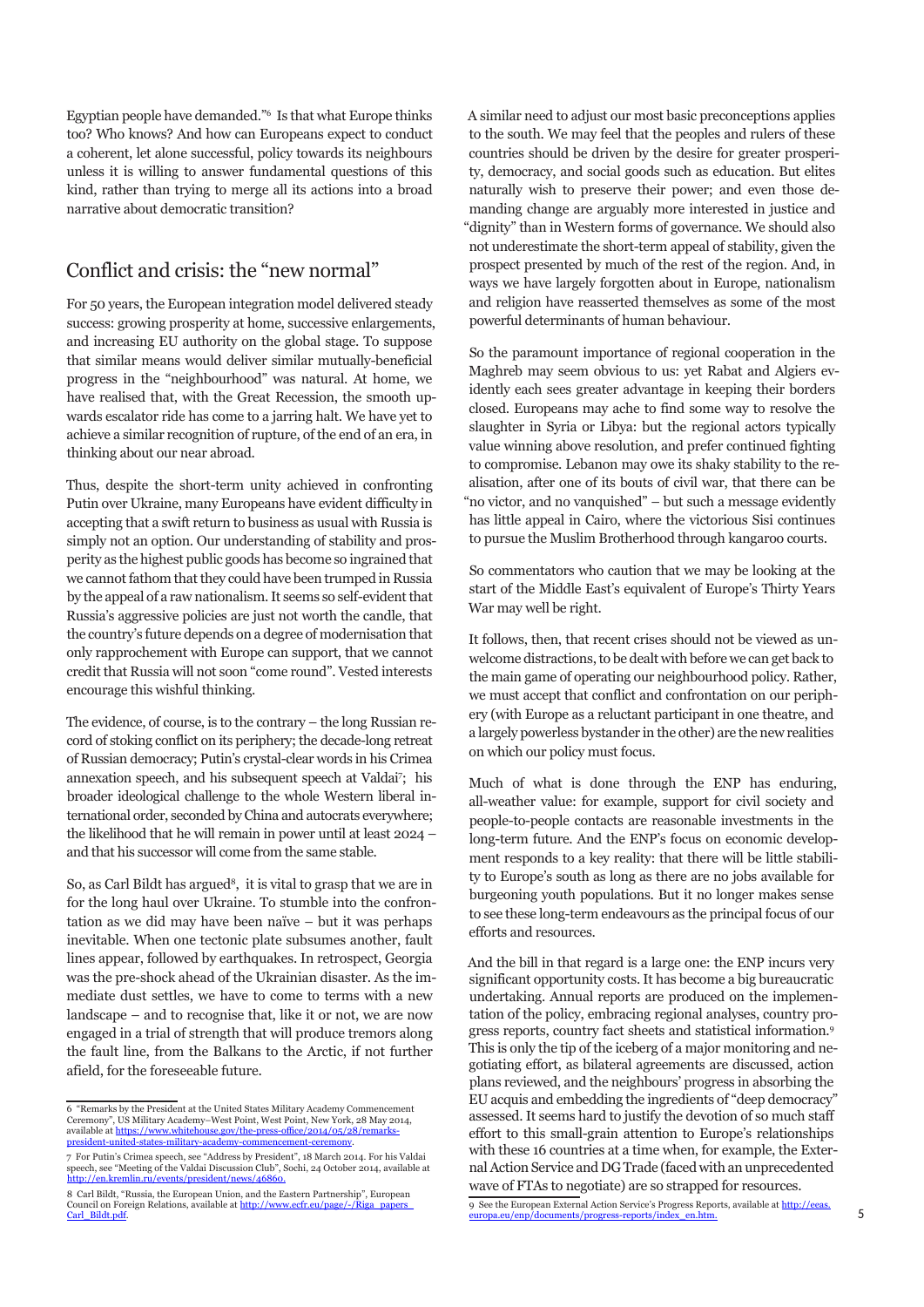The same is true at the political level. Time spent arguing about the "neighbourhood" as a whole is time not spent addressing the very different problems of the regions to the EU's east and south. Even the agglomeration of those two different sets of countries into the Union for the Mediterranean and the Eastern Partnership does not lead to any spectacular results: the former certainly fosters contact (six ministerial meetings in 2013) but has more difficulty achieving progress on the ground<sup>10</sup>, while the most notable feature of the recent Riga summit of the latter was the degree of dissension among member states generated by the preparation of the summit declaration.

In short, maintaining and servicing bureaucratic and diplomatic structures of now-diminished relevance is not cost-free: it wastes energy and resources, distracts from more pressing issues, and engenders unnecessary frictions.

Financially, too, the ENP's very structure ensures that available resources are spread so thinly as to preclude effective impact. The easiest way to ensure losing at roulette is to bet on all 37 numbers. Similarly, the dissipation of neighbourhood funds across the 16 "partner" countries means that in no individual case are the sums on offer sufficient to make a real economic or political difference, or to incentivise change.

The bottom line is that the ENP is not so much inadequate to the immediate challenges in Europe's neighbourhood as largely irrelevant to them. It is a policy for the world as we would like it to be, not as it currently is. Viewed as a toolbox, it offers some useful instruments. But it is not, and cannot be, the principal vehicle for Europe's dealings with its near abroad. Focusing as they do on the crises of the here-and-now, Europe's national leaders (and media and engaged citizens) are not missing some wider point, but acknowledging reality.

### Europe's Janus Faces

Against that background, one might expect that the member states would be in the forefront of those urging radical change in the current ENP review, pushing against resistance from a conservative Commission determined to defend its territory. Ironically, exactly the reverse seems to be true. The bureaucrats, all too aware of the ENP's deficiencies, find little openness to change either in the Parliament (whose members like to be identified with the policy's emphasis on values and good governance, however unreal this may be in practice), or among the member states.<sup>11</sup>

This member state conservatism partly reflects the effort made over the years by those with particular links to adjoining countries to ensure at least some slice of the ENP pie for their particular client. Sensible reassessment of European priorities and reallocation of resources would mean losers as well as winners among the neighbours – better leave things as they are.

More fundamentally, however, national governments have come to appreciate the convenience of subscribing to a principled-sounding collective policy at the European level, as a sort of smokescreen behind which they can get on with pursuing their less principled national interests in bilateral dealings with the neighbours. The exposure by the Arab Spring of this Janus-faced approach produced some uncharacteristic remorse – but any behaviour change was as short-lived as the optimism of the revolutions themselves. In similar fashion, member states, even those with pro-Israel sympathies, have come to realise that subscribing to tough European statements condemning new settlements and calling for meaningful negotiations with the Palestinians creates political space in which they can more freely thicken up their commercial and technological ties with Israel.<sup>12</sup> The ENP is thus valued in many national capitals as a handy way of ticking the "values" box of policy to the neighbourhood, leaving national policy free to concentrate on national interest.

The downside to this approach is, of course, that it undermines the credibility of the collective policy, and exposes Europeans as hypocrites. But it is not much use just urging the member states to behave better. As argued above, the Great Recession has changed us. There is now an element of desperation about, for example, European pursuit of major arms contracts in the Gulf; and even the biggest member states know they will not get them without, to some degree or other, paying the Gulf Arabs' political price. Moreover, it is natural for southern member states to look for partners they can deal with on pressing security and energy concerns, even if these partners' commitment to meaningful political reform is questionable. Similarly, to the east, the urge to return to business as usual with Russia, and the lure of Gazprom's dollars, cannot simply be brushed aside in a Union still mired in economic crisis.

These dilemmas, of course, run wider than just the neighbourhood. And, whether near or far, the answers are probably the same: to be more honest about their existence, and the tradeoffs that diminished Europeans will increasingly have to make between values and interests in their external relations; and to practise greater mutual solidarity, on the basis that Europe's combined weight will increasingly be needed to make any worthwhile impact on external problems, and that "I cannot expect you to help with my migration concerns if I do not help you with your Russia worries" (and vice versa).

### Conclusions

We have argued that the ENP has been overtaken by events, and can no longer bear the weight that it was originally supposed to carry. We have suggested that it has in fact become an obstacle to the clear-eyed, realistic reassessment of what is going on around us; what we want from our neighbours; and how we can get it. We have diagnosed a gap between collective and national policies that renders the first largely irrelevant and the second less effective. So what, in practice, and specifically in relation to the ongoing ENP review, do we suggest?

**ECFR/135** 

6

<sup>10</sup> Union for the Mediterranean, Activity Report 2014, available at  $\frac{http://ufnsecretariat.org/wn-content/unload/2015/04/Renortweb-FINAL.pdf.$ s/2015/04/Repor

<sup>11</sup> European foreign ministers' conclusions on the ENP review at their 20 April meeting were hardly game-changing: see "Council conclusions on the Review of the European Neighbourhood Policy", press release, available at <u>http://www.consilium.europa.eu/en/</u><br><u>press/press-releases/?stDt=20150420</u>.

<sup>12</sup> See Nick Witney, "Europe and the Vanishing Two-State Solution", European Council on Foreign Relations, 9 May 2013, p. 26, available at http://www.ecfr.eu/publications/<br>summary/europe\_and\_the\_vanishing\_two\_state\_solution206.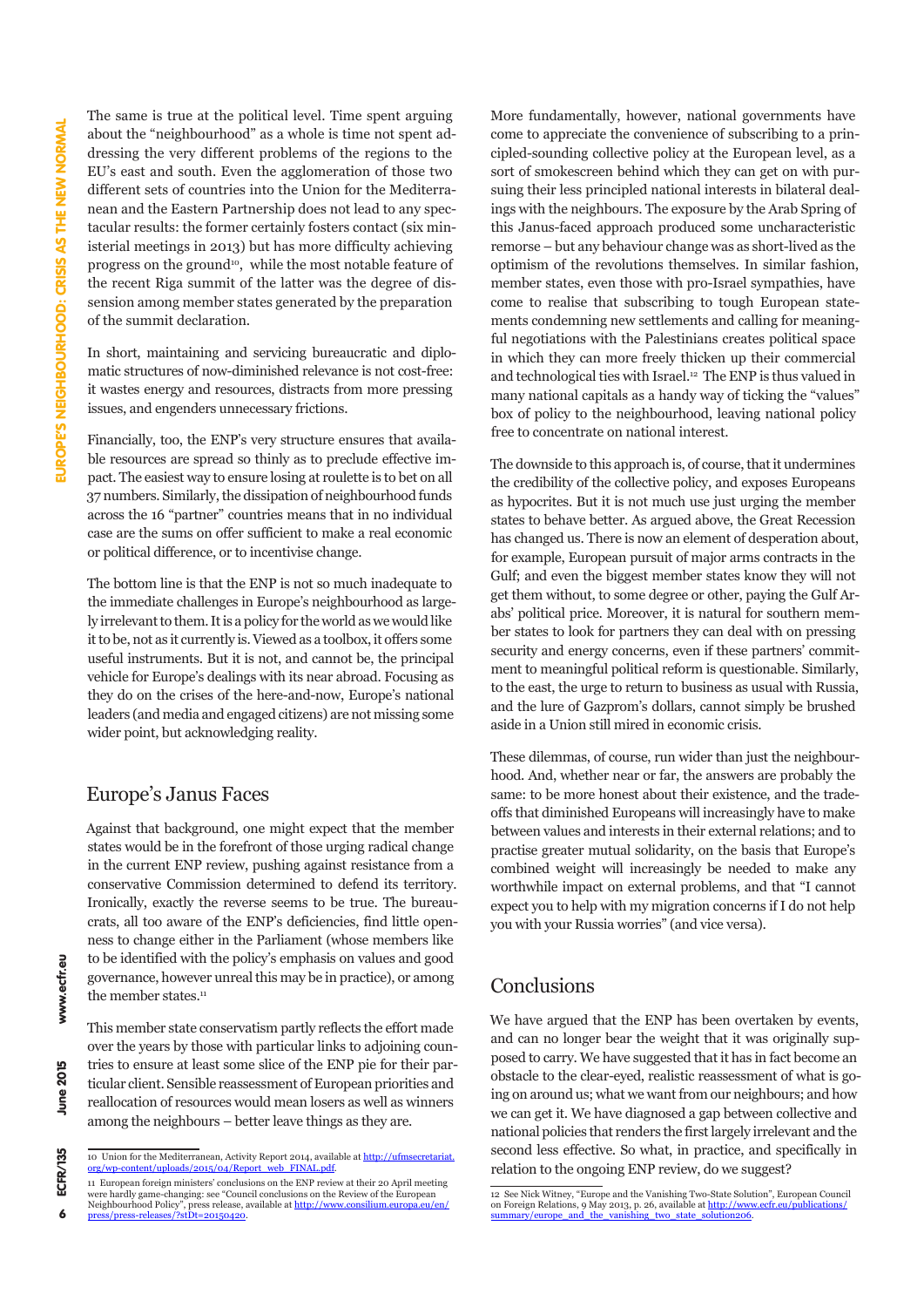It is tempting to conclude that the ENP should simply be scrapped, with the neighbourhood and its crises treated as parts – especially important parts – of the EU's wider foreign policy agenda. That is probably neither practical politics (not least since the substantial ENI budget will continue to need something to be anchored to), nor even desirable, given the potential that still exists for a properly thought-through reform agenda to bear long-term fruit.

But, if not scrapped, the policy should be radically re-engineered, and two ideas are currently attracting interest. One, hinted at in the Commission's consultation document, is to:

**1. Shift resource and effort away from bilateral programmes to thematic or issue groupings –** subsets of neighbours particularly relevant to topics such as energy or migration. The promise here is of useful flexibility, in terms both of membership (so that, for example, transit countries outside the 16 would be included in the migration grouping) and of how funding is deployed (for example, to subsidise crisis-management operations in the Sahel).

A second idea is to recognise the very different appetites among the 16 for moving closer to Europe by distinguishing an inner core of aspirant integrators (e.g. Morocco and Tunisia, and Ukraine, Georgia, and Moldova) from the rest. The problem here, however, is that this could work only on the basis of self-selection (to avoid endless wrangles with goats demanding to be classified as sheep) – resulting in a neighbourhood policy driven by the wishes and priorities of the neighbours, rather than of Europe. Besides, the distinctions between more and less enthusiastic integrators are already there in practice (some neighbours are ready to work towards DCFTAs, others not, and so on): so there seems to be no practical point in identifying such an "inner core".

But the idea of varied application of ENP instruments to different countries in different groupings suggests a more fundamental conclusion: that we should:

#### **2. Regard the ENP less as a policy than as a toolbox of instruments (trade agreements, financial support, etc.) to be applied to a "neighbourhood" more flexibly defined.**

Given, however, the scale of the crises on Europe's periphery, and the very different nature of the problems faced on Europe's different flanks, there is a strong case at least to:

#### **3. Split the neighbourhood into East and South.**

A Commissioner for each, acting as the High Representative's deputies, would usefully reinforce the high-level attention the EU could give to external policy in the round, and to these two theatres of crisis, rightly of such dominant concern to governments and publics across Europe. The southern area in particular could then be reconceived on a less artificially-constrained basis, applying attention and resource to the "neighbours of the neighbours" as particular issues demand.

The EU budget review in 2017 will provide an opportunity to split the ENI to match. Such a division will be contentious as between eastern and southern member states – but no more so than the current processes for allocating the block neighbourhood budget between the 16 neighbours, with their different "sponsors" among the member states. And the exercise will provide the spur to:

**4. Conduct back-to-basics reassessments of European interests, aims, and strategies in relation to each of the two theatres: what do we really want from neighbouring countries, and how should we balance our different preoccupations?** 

As argued above, the main need will be to get away from wallto-wall approaches to the 16 current ENP states, and focus on the key priorities. To the east, the approach should be to:

#### **5. Face up to Russia's challenge to the "European order", by providing economic and financial help to the Kyiv government on a scale commensurate with the challenge it faces.**

#### And to the South:

**6. Focus on the migration/refugee crisis, and incorporate the Sahel and the Horn of Africa into a broader southern Mediterranean strategy. This will entail prioritising (unless and until feasible plans to "fix" Syria and Libya are identified):**

**– support for Lebanon and Jordan as hosts of most Syrian refugees (as well as countries whose relative stability provides a valuable counterpoint to the surrounding disorder)** 

**– support for Tunisia, as model and exemplar (and host to Libyan refugees)**

**– deployment of effort and resources into the Sahel, and beyond (including financial support for CSDP operations).**

And between the two theatres (though formally outside the ENP as a candidate country) and vital to both:

#### **7. Re-engage with Turkey qua regional power.**

Ultimately, however, successful European policies will emerge only from frank acknowledgment of Europe's relatively diminished power, and therefore the necessity to make honest tradeoffs between such desiderata as democracy promotion, cooperation on counterterrorism and energy, and securing lucrative contracts. This is not a veiled argument for abandoning our values agenda – just for operating it more honestly and realistically. It certainly is an argument to:

#### **8. Abandon the illusion of fine-tuned conditionality. Take strategic decisions on who we are going to try to help, for what reasons, and on what terms. Use the European Endowment for Democracy for its purpose, easing up on unproductive government-to-government negotiation.**

So we must be ready, now, to put real weight behind the Kyiv government – for as long as, whatever its particular shortcomings, we continue to judge it genuinely committed to deep economic and political reform.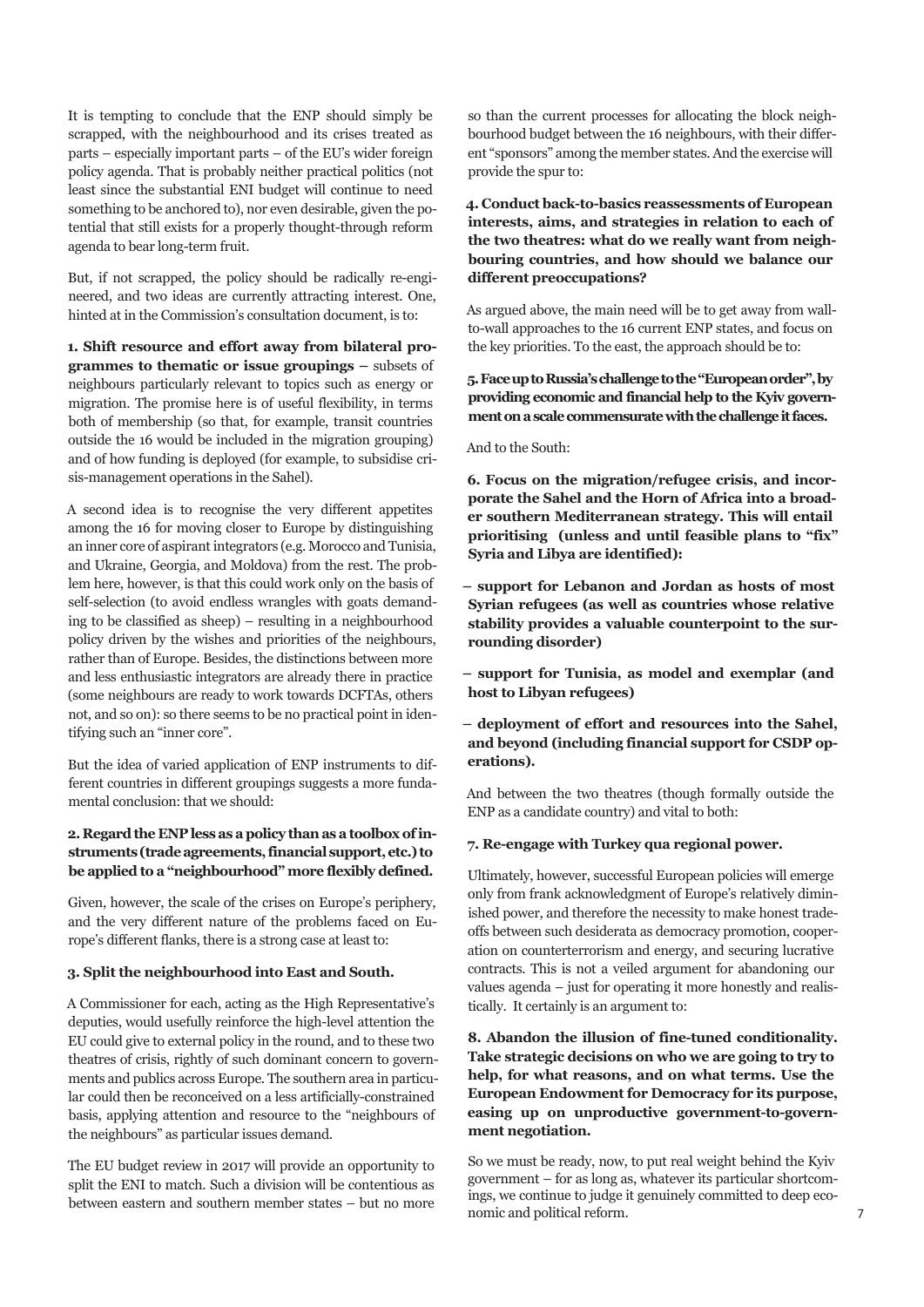The other form of frankness required is between member states about their differing national interests – about where they converge, where they conflict, and where they are potentially tradable ("I will send troops to Mali if you will contribute to exercises on my territory"). So, at the conclusion of the ENP review, it would be useful for Brussels and member states to make a cooperative effort to:

#### **9. Map member states' specific interests and priorities within the broader neighbourhood region.**

Such a mapping exercise, as ECFR will argue in a forthcoming brief, should be an important part of the second phase of the High Representative's External Strategy Review. In a Europe of 28, such mutual honesty is essential if we are to achieve joint foreign policies with real salience. And, as we have argued here, policy towards neighbours is just a particularly important instance of foreign policy. It follows, then, that the ENP review should not be wrapped up separately, and that the Commission should:

**10. Delay the planned Communication wrapping up the ENP review from autumn 2015 until proposals can be finalised in the light of the High Representative's wider External Strategy Review in 2016.**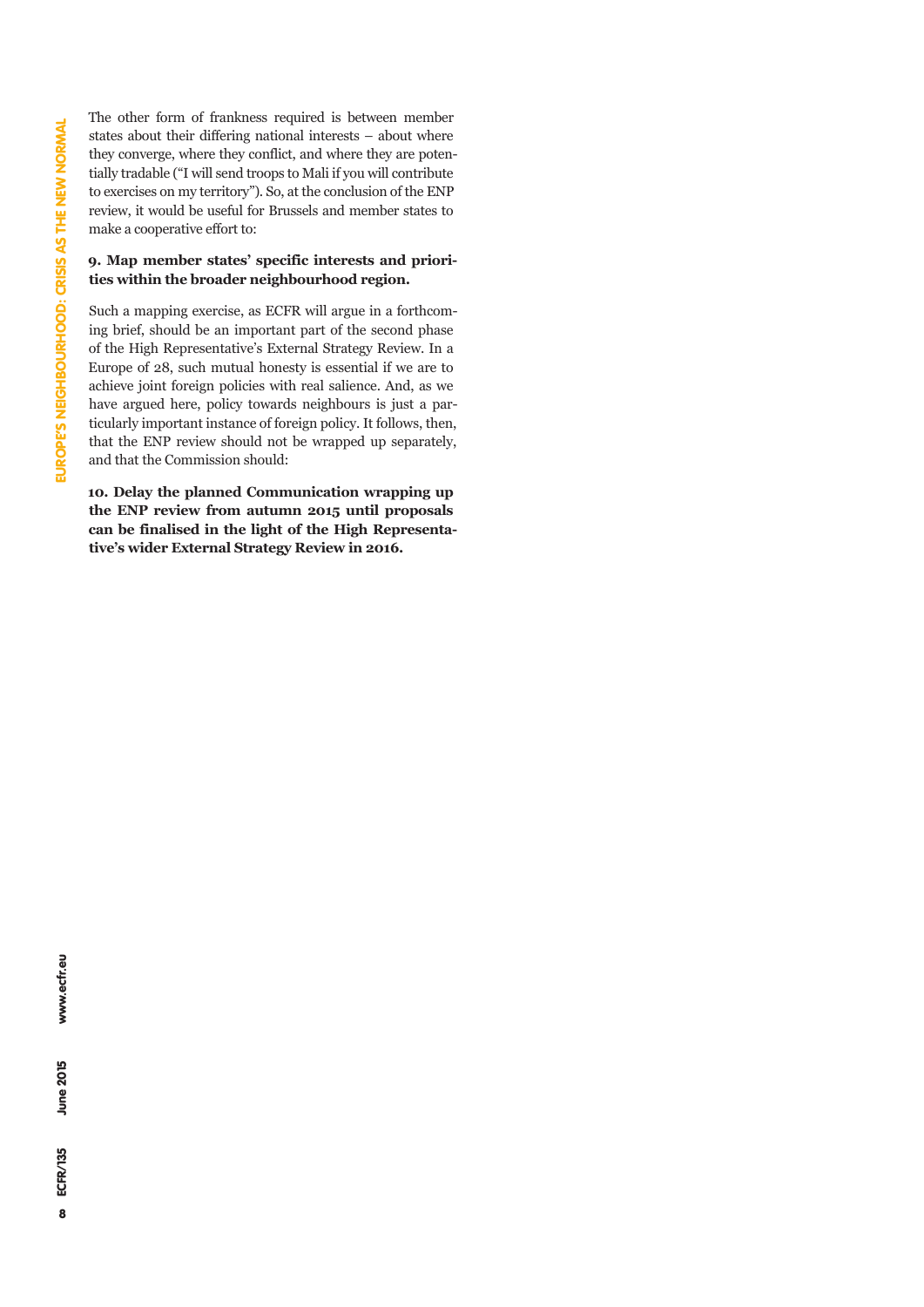# About the authors

*Susi Dennison* is co-director of the European Power programme at the European Council on Foreign Relations. Before joining ECFR in 2010, Susi worked for Amnesty International and the HM Treasury in the United Kingdom. Within ECFR, she has worked on various publications, including human rights, democracy and rule of law; on North Africa for the MENA programme, co- authored 'Why Europe needs a new Global Strategy' in 2013, and has been project leader of the European Foreign Policy Scorecard for the past three years.

*Nick Witney* is co-director of the European Power programme at the European Council on Foreign Relations. He joined ECFR from the European Defence Agency, where he was the first Chief Executive. His earlier career was divided between the UK diplomatic service and the UK Ministry of Defence. As a diplomat, he learned Arabic in Lebanon and Jordan, and served in Baghdad and then Washington. With ECFR, Nick has written variously on defence and security and Middle East and transatlantic issues. His recent (coauthored) publications for ECFR include "Why Europe Needs a New Global Strategy" (2013) and "Rebooting EU Foreign Policy" (2014).

# Acknowledgements

The authors would like to thank, without in any way inculpating, ECFR colleagues particularly from the MENA and Wider Europe programmes.

We would also like to thank Stiftung Mercator for supporting a workshop on the ENP in Brussels as part of the Rethink Europe joint initiative.